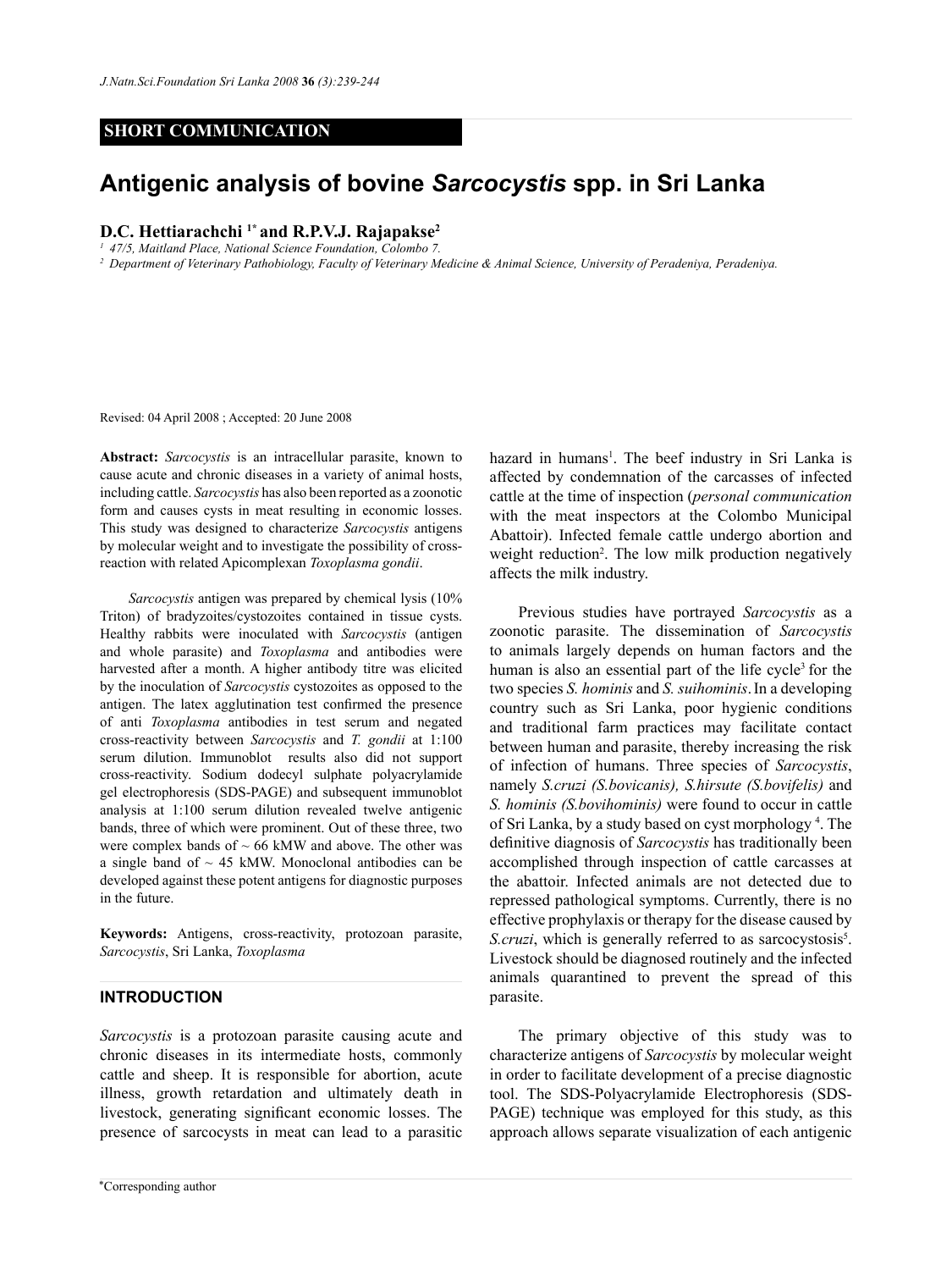polypeptide band in a complex protein mixture, unlike the enzyme linked immunosorbent assay (ELISA). Analysis and characterization of parasite antigen can be achieved by the Western blot. This technique is justified by the fact that many proteins retain their antigenicity when transferred from Polyacrylamide gels onto Nitrocellulose filters<sup>5</sup>. The Western blot has been the preferred method for testing seroprevalence of *Sarcocystis, Toxoplasma* and *Neospora* antigens 6,7.

The possibility of cross-reaction with similar protozoa must be explored for correct interpretation of the results of a serological test. Hence, this study was expanded to investigate the possibility of cross-reaction with related Apicomplexan, *Toxoplasma gondii*, in light of the inconsistent results observed in the past (mentioned in detail in the Discussion)<sup>5-9</sup>. Both these parasites produce cysts in host tissue and it may be difficult to differentiate each symptom of sarcocystosis and toxoplasmosis<sup>10</sup>. Although infection with *Sarcocystis* is very common in cattle throughout the world, *T.gondii* has rarely been identified from bovine tissues. The frequent demonstration of antibodies in serum suggests however, that unapparent *Toxoplasma* infection may be common<sup>5</sup>.

#### **METHODS AND MATERIALS**

Macroscopically visible sarcocysts were obtained from the thigh muscle of heavily infected cattle carcasses at the Colombo Municipal Abattoir by identifying the gross morphology. These cysts were narrow, elongated and cream/white in colour (Figure 1). They were teased out of the muscle with fine forceps, collected into phosphate buffered saline (PBS) and transported in an icebox. In the laboratory the specimens were stored at –20 °C.

*Toxoplasma* was obtained in the trachyzoite stage from a previously established and cryopreserved vero cell culture of the Faculty of Veterinary Medicine and Animal Science, University of Peradeniya, Peradeniya. The vial of trachyzoites was kept in a -20 °C freezer and thawed immediately prior to use.

Ten sarcocysts were collected into an eppendorf tube and washed with saline thrice to remove attached bovine tissue. Using fine forceps the cysts were macerated in 100 µL of saline at room temperature until a creamcoloured suspension formed. A drop of the suspension was examined under the light microscope (x 40) to confirm presence of banana-shaped cystozoites. These cystozoites were centrifuged, resuspended in PBS, recentrifuged and the supernatant discarded. The pellet of cystozoites was mixed with about 10 mL of 50% isotonic

Percoll solution in a conical tube and centrifuged at 400 g for 10 min<sup>11</sup>. Extraction buffer consisting of 180  $\mu$ L PBS and 20 µL 10% Triton (TritonX-100, BDH laboratory, BDH Chemical Australia Pvt. Ltd., Victoria 3284, Australia) in PBS was then added to the eppendorf. The sample was mixed well by a whirly mixer for 5 min, while alternatively placing it in ice to avoid heating. The sample was then centrifuged for 10 min at 14000 rpm in 4 °C. The resulting supernatant (antigen) was collected as aliquots into eppendorfs and stored at –20 °C.

The *Toxoplasma* culture was washed thrice with saline in an eppendorf and subjected to the lysis buffer (0.5 M Tris HCl, 10% SDS, DiThioThreitol, distilled water) for 10 min. The resulting antigen suspension was stored in  $-20$  °C.

Cattle tissue was macerated in 100 µL of saline at room temperature using fine forceps. This sample was then centrifuged for 10 min at 10000 rpm in 4 °C. The resulting supernatant (antigen) was collected as aliquots into eppendorfs and stored in –20 °C.

The dot blot-ELISA<sup>12</sup> was used to check the antigen sample for host protein contamination. Two dots were impregnated with 1µL of *Sarcocystis* antigen and 1 µL host tissue preparation separately. They were incubated with peroxide conjugated anti-bovine IgG (Sigma Chemicals, St.Luise, USA) at a 1:200 dilution. No colour development in the antigen-impregnated dot suggested that host protein contamination in the prepared antigen was negligible, if any, and that it can be used for further analysis.

For estimation of protein quantity in the antigen preparation the Bicinchoninic acid protein assay kit No. BCA 1 (Sigma Chemicals, St. Luise, USA) and Sigma procedure no. TPRO 562 were used. A standard curve was prepared by plotting the net absorbance at 562 nm versus the concentration of known protein standards. This curve was used to determine the amount of protein in the *Sarcocystis* antigen sample. Using this value the true concentration of proteins in the antigen preparation was calculated as follows:

 mg antigen per assay from standard curve x dilution factor

 $=$  protein mg/mL

 Volume (mL) of antigen sample used for assay

Four laboratory bred (Medical Research Institute, Borella) New Zealand white rabbits of  $\sim$  3months of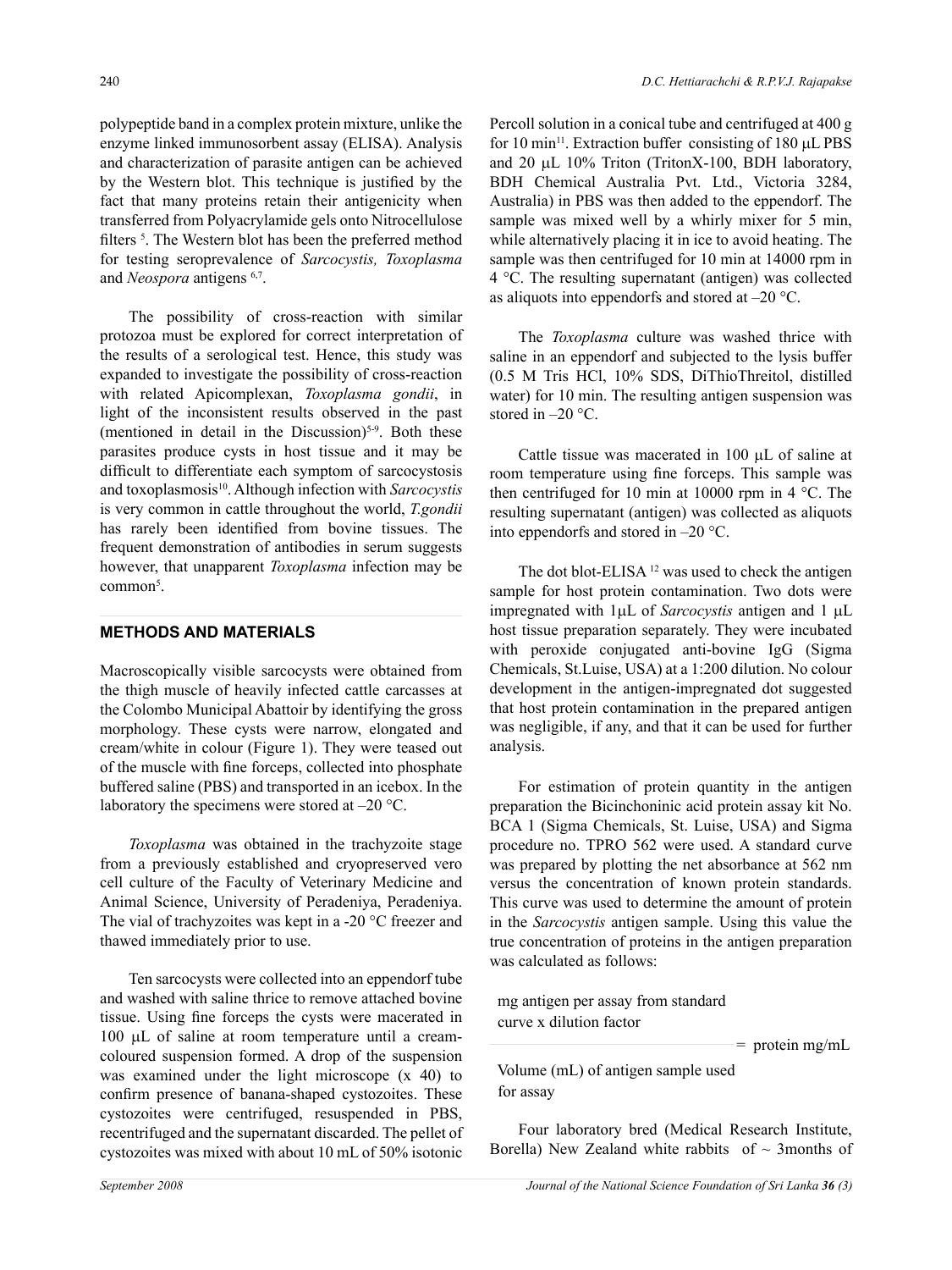age were labelled as R1, R2, R3 and R4. They were fed on Broiler Finisher and guinea grass throughout the experiment. After a week of orientation, the rabbits were bled and pre-immunization serum samples collected. As these samples tested negative for *Sarcocystis* and *Toxoplasma* infection by a dot blot assay (as previously described), the four rabbits were inoculated intramuscularly  $(IM)$  on the  $21<sup>st</sup>$  of February and subcutaneously (SC) on the  $2<sup>nd</sup>$  and  $9<sup>th</sup>$  March (Table 1). Freund's incomplete adjuvant (Sigma Chemicals, St. Luise, USA) was mixed with the respective antigens <sup>13</sup> within 2.5 mL syringes, just before inoculation.

Blood ( $\sim$  4 mL) was drawn from the central artery of the ear  $14$  of each rabbit on three days  $(15<sup>th</sup>, 23<sup>rd</sup>$  and 30th of March) in order to select a serum sample with the highest concentration of antibodies. The serum for each animal, for each of the three collection dates, was stored in an eppendorf tube at  $-20$  °C.

The dot blot assay was used to detect presence of anti *Sarcocystis* and anti *Toxoplasma* antibodies in the collected serum. The *Sarcocystis* antigen imbibed dots were incubated with anti *Sarcocystis* serum of each animal (R2, R4), for each collection date. The three *Toxoplasma* antigen imbibed dots were incubated with anti *Toxoplasma* serum of R1 rabbit for each collection date. Out of the six PBS imbibed dots, three were incubated with anti *Sarcocystis* serum (of R2, R4) and the other three with anti *Toxoplasma* serum (of R1) for each collection date. Serum was thus tested at 1:100 dilution. Incubation with Peroxidase conjugated anti rabbit IgG (1:4000, Sigma Chemicals, St. Luise, USA) was followed by the chromogen solution (Amino Ethyl Carbazole 20 mg; Dimethyl formamide 2.5 mL; Acetate buffer 47.5 mL; 30 %  $H_2O_2$  25  $\mu$ L). The rabbit serum which gave a colour reaction was used as positive serum for further analysis.

As a relatively low colour reaction was observed for anti *Toxoplasma* serum in the dot blot, the latex agglutination test  $15$  was performed to confirm the presence of anti *Toxoplasma* antibodies. Previous studies have shown that latex agglutination test is high in sensitivity 16 and is an effective method for routine serological screening for *T. gondii* antibodies .

Anti *Toxoplasma* serum sample was diluted with serum diluting buffer in a microtitre plate, starting at 1:25 up to1: 400. Anti *Sarcocystis* serum sample was diluted with serum diluting buffer (0.01 M phosphate buffered saline or PBS) in the same plate, starting at 1:25, upto 1: 100. Diluted (1:200) *Toxoplasma* positive human serum and *Toxoplasma* negative human serum were the positive and negative controls, respectively. The antigen mixture was freshly prepared with 2.5 mL antigen diluting buffer (0.4 g bovine serum albumin in 100 mL borate buffer), 35  $\mu$ L 2-Mercaptoethanol, 50  $\mu$ L Evans Blue dye solution (2) mg/mL water) and 0.15 mL of antigen (formalin fixed parasite). Agglutination was done in the microtitre plate. Twenty five  $\mu$ L of antigen mixture were pipetted out to each well immediately after mixing followed by 25 µL of appropriate serum dilutions and mixed gently by repeated pipetting action. Then, plates were covered with sealing tape and incubated at 37 °C overnight.

The Mini gel apparatus (Bio-Rad, Hercules, CA, USA) with a 12% Polyacrylamide gel was used to carry out electrophoresis for 50 min (stacking gel:100 V, 15 min and separating gel:200 V, 35 min). The immunoblot  $17$  was used to analyze the antigenic properties of the electrophoretically separated proteins.

| <b>Table 1:</b> Inoculation of rabbits with <i>Sarcocystis &amp; Toxoplasma</i> antigens |
|------------------------------------------------------------------------------------------|
|------------------------------------------------------------------------------------------|

| Date and type<br>of inoculation | Rabbits inoculated |                 |                |               |
|---------------------------------|--------------------|-----------------|----------------|---------------|
|                                 | R <sub>1</sub>     | R <sub>2</sub>  | R <sub>3</sub> | R4            |
| $21st$ February                 | Toxoplasma         | Sarcocystis     | $PBS +$        | Sarcocystis   |
| (IM)                            | antigen $+$        | $bradyzoites +$ | incomplete     | antigen $+$   |
|                                 | incomplete         | Incomplete      | adiuvant(1:1)  | Incomplete    |
|                                 | adjuvant(1:1)      | adjuvant(1:1)   | as control     | adjuvant(1:1) |
|                                 | $\sim$ 0.5 mL      | $\sim 0.5$ mL   | $\sim$ 0.5 mL  | $\sim 0.5$ mL |
| 2 <sup>nd</sup> March           | Toxoplasma         | Sarcocystis     | <b>PBS</b>     | Sarcocystis   |
| (SC)                            | antigen            | bradyzoites     |                | antigen       |
|                                 | $\sim$ 0.2 mL      | $\sim$ 0.2 mL   | $\sim$ 0.2 mL  | $\sim$ 0.2 mL |
| 4 <sup>th</sup> March           | Toxoplasma         | Sarcocystis     | <b>PBS</b>     | Sarcocystis   |
| (SC)                            | antigen            | bradyzoites     |                | antigen       |
|                                 | $\sim 0.2$ mL      | $\sim 0.2$ mL   | $\sim 0.2$ mL  | $\sim 0.2$ mL |

IM= intramuscular ; SC= subcutaneous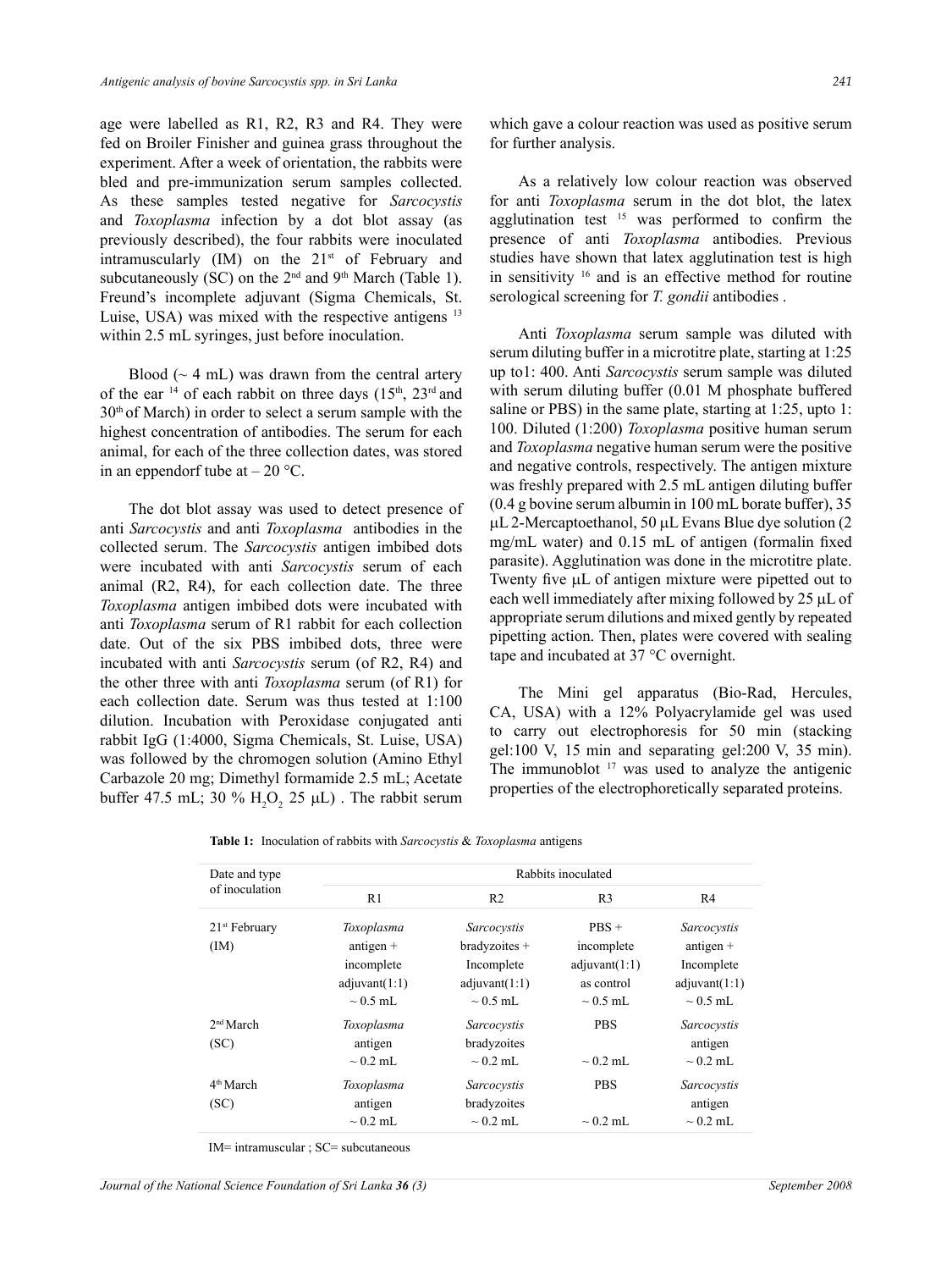In the SDS-Page, the positive control (serum from R3) was run in two lanes, in order to compare the banding patterns between each sample more accurately.

### **RESULTS**

The concentration of protein in the cystozoite antigen (Ag) preparation, as determined by the Bicinchoninic acid test, was 3.02 mg/mL. Serum samples collected from rabbits on the  $15<sup>th</sup>$  of March showed negative results in the dot blot assay. However, serum collected on the  $23<sup>rd</sup>$  and the 30<sup>th</sup> of March tested positive for antigens in the immunoblot, with a stronger result for the samples collected on the 30<sup>th</sup> of March. Therefore, serum samples collected on the  $30<sup>th</sup>$  of March were selected for the antigen analysis.

The results of the dot blot indicated that the serum sample collected from rabbit R1 was positive for *Toxoplasma* and that those collected from R2 and R4 were positive for *Sarcocystis*. A comparatively strong colour development was observed in the serum sample from R2 suggesting a high antibody titre and hence, this sample was selected to represent *Sarcocystis* antigens.

The latex agglutination test yielded positive results for all the serial dilutions of anti *Toxoplasma* serum by expressing a clear solution in the appropriate wells (A1-



**Figure 1:** Sarcocysts in muscle tissue of cattle (10 x 40)





 $A_1 - A_4$  = anti *Sarcocystis* positive serum,  $A_5$  = negative control,  $B_1 - B_4$  = anti *Toxoplasma* positive serum,  $B_5$  = positive control

A5) of the microtitre plate. (Figure 2) The wells containing anti *Sarcocystis* serum and *Toxoplasma* antigen together showed a blue dot at the bottom, a negative result.

In the immunoblot and serum incubation, Ponceau S staining of the nitrocellulose blot revealed a significant protein-banding pattern for the *Sarcocystis* antigen preparation (Figure 3). Seven bands were distinct. Three bands were visualized between the 66-45 kMW markers and one band was approximately 45 kMW. Yet another band appeared to be slightly over 29 kMW. Two bands between 20 and 29 kMW were also visualized.

The immunoblot incubated with anti *Sarcocystis* serum showed a clear and distinct banding pattern (Figure 4). Three prominent bands were identified, two complex, one single. One of the 2 complex bands was approximately 66 kMW while the other had a higher molecular weight. The single band was approximately 45 kMW. The rabbit antiserum also reacted with nine other antigens. Seven of these bands were low in intensity and the other two faintly visible. No bands appeared for the fetal calf serum and *Toxoplasma* samples. The rabbit serum (positive control) yielded one conspicuously thick band. Three bands, one prominent and two of low intensity, appeared for the *Toxoplasma* sample lane of the blot incubated against anti *Toxoplasma* serum (Figure 5). No banding was seen for the *Sarcocystis* sample lane.

#### **Discussion**

The antigens of *Sarcocystis* spp. infecting cattle, without discriminating between the different species, were investigated in this study. Cystozoites were chosen as the antigen source due to their high availability in abattoirs. A sufficient antibody titre was elicited against the cystozoites (in R2). Inoculation of the rabbit with the whole parasite (cystozoite) yielded better results in the dot blot than inoculation with the prepared antigen.



**Figure 3:** Western blot with Ponceau S stain

R=rabbit serum (from R3), T=*Toxoplasma* Ag (from R1), S=*Sarcocystis* Ag (from R2), F=fetal calf serum, V=vero cells, M=molecular marker /kMW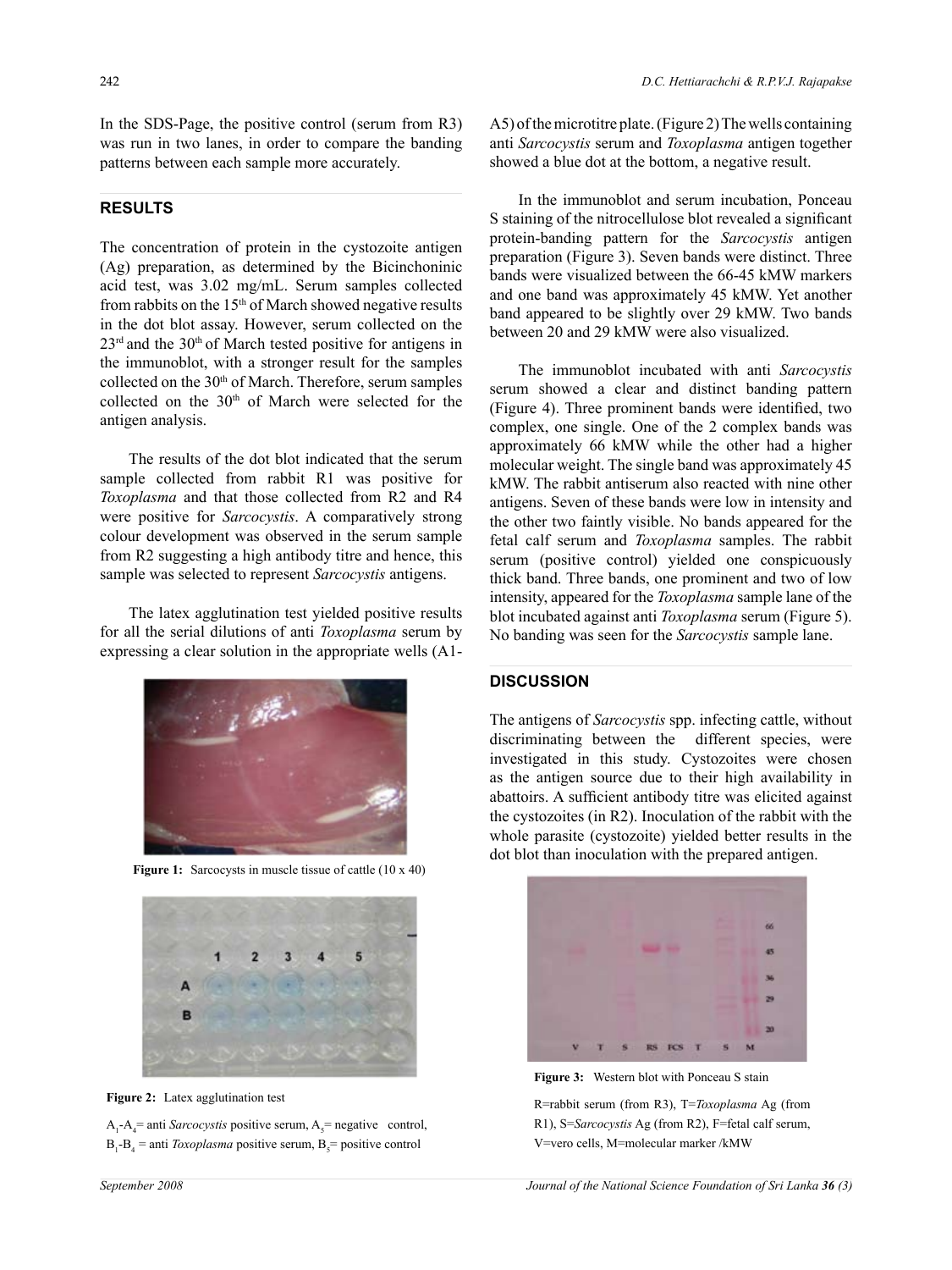

**Figure 4:** Immunoblot, incubated with anti *Sarcocystis* serum

RS=rabbit serum (from R3), FCS=fetal calf serum, T=*Toxoplasma* Ag (from R1), S=*Sarcocystis* Ag (from R2), M=molecular marker/kMW

Infection of *Sarcocystis* (as studied in *S.cruzi*) normally leads to serological patterns similar to other parasitic diseases. Initial production of specific IgM antibody is subsequently followed by production of IgG antibodies, and the latter remain at high levels for a longer period. A persistent and often slowly rising IgG response seems to appear approximately five weeks post infection (pi) in sheep and cattle<sup>18</sup>. In the present study, the IgG response in rabbits was first detected 31 days pi (dpi). This response elevated by 38 dpi and the corresponding sera were thus used for the immunoblot.

The results of the immunoblot are consistent with previous serological studies that have used monoclonal anitibodies  $(Mabs)^{11}$ . Two prominent cystozoite antigens of 45.5 and 64 kMW were recognized in the above study whereas the present study identified two bands of  $\sim$  45 and ~66 kMW respectively. Another strong band was also observed above the 66 kMW marker in this study. It cannot be said at this point which, if any, of the molecules of *Sarcocystis* identified by rabbit hyper-immune sera may be surface molecules.

*Sarcocystis* bands did not appear below the 36 kMW marker although protein bands were seen at that same level in the Ponceau S stained blot. A plausible reason for this absence may be the denaturation of epitopes during the SDS-PAGE procedure. Extreme sensitivity to endogenous proteases could have also caused destruction of epitopes on surface antigens $11$ .

Cross-reactivity between *Sarcocystis* spp. and *T. gondii* has been investigated in the past, as the possibility cannot be overlooked during routine diagnosis. In 1971, the indirect florescence antibody test and Sabin-



**Figure 5:** Immunoblot, incubated with anti *Toxoplasma* serum

V=vero cells, T=*Toxoplasma* Ag (from R1), S=*Sarcocystis* Ag (from R2)

Feldman test delivered a negative verdict for crossreactivity as only specific reactions had occurred<sup>10</sup>.In 1977, antigens of *Sarcocystis* cystozoites from cattle did not cross-react with serum of humans naturally infected with *T. gondii* <sup>19</sup>. In 1984, sera from 2 calves inoculated 28-45 days previously with 5x104 *T. gondii* oocysts showed no reaction with *S.cruzi* antigen by means of ELISA. However a study<sup>9</sup> in 1987 described a very contrasting outcome in the cross reactivity tests. Savini<sup>5</sup> was also able to demonstrate by the ELISA that cross-reactions occur between *T. gondii* and *S. cruzi.* In the present study, no cross reactivity was evident either in the immunoblot or the latex agglutination test. *Toxoplasma* antigen did not react with antibodies to *Sarcocystis*, or *vice versa*. Due to this inconsistency in results, it is necessary to investigate possible cross-reaction, when conducting diagnostic procedures for *Sarcocystic* and *Toxoplasma* infection. A sensitive test should be developed to ascertain cross reactivity.

#### **Acknowledgement**

The technical support extended by the staff of the Department of Veterinary Pathobiology, Faculty of Veterinary Medicine & Animal Science, University of Peradeniya and the financial support offered by the Asian Development Bank are gratefully acknowledged.

#### **References**

1. Bottner A., Chalerston W.A.G., Pomroy W.E. & Rommel M. (1987). The prevalence and identity of *Sarcocystis* in beef of cattle in New Zealand. *Veterinary Parasitology*  **24**(3-4): 157-168.